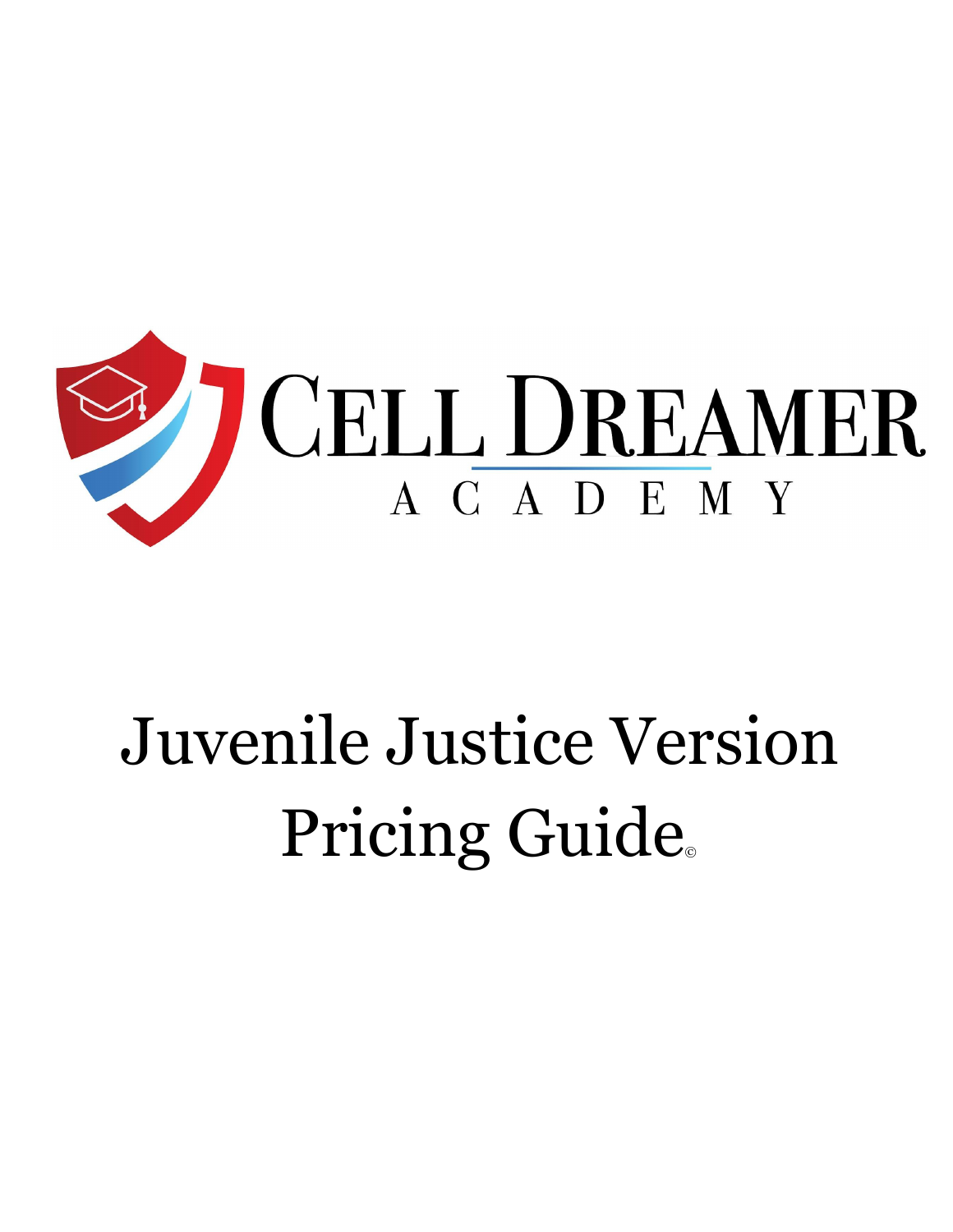

# **Letter From Michy E. Morillo**

We are excited to provide Cell Dreamer Academy youth interactive video modules and virtual staff training. Focusing on eight specific areas that will make a lasting difference in their growth and life skills, Cell Dreamer leads young people inward as they explore the topics of Self-Reflection, Self-Awareness, Self-Sabotage, Self-Doubt, Self-Esteem, Self-Discipline, Self-Discovery and Self-Motivation.

We understand that every facility is unique and have built our offerings to reflect that diversity. Therefore, everything we offer is fully customizable, allowing you to meet the needs of youth in your care. The following pricing represents what we see as complete packages and most elements can be expanded or reduced to meet the needs of your staff and the youth in your care. If you have questions related to customizing Cell Dreamer Academy pricing, please do not hesitate to send an email to info@celldreamer.com and we will get back to you within 24 hours. We are determined to support as many youth along their journey to the best version of themselves.

Thank you for supporting their dream and our mission!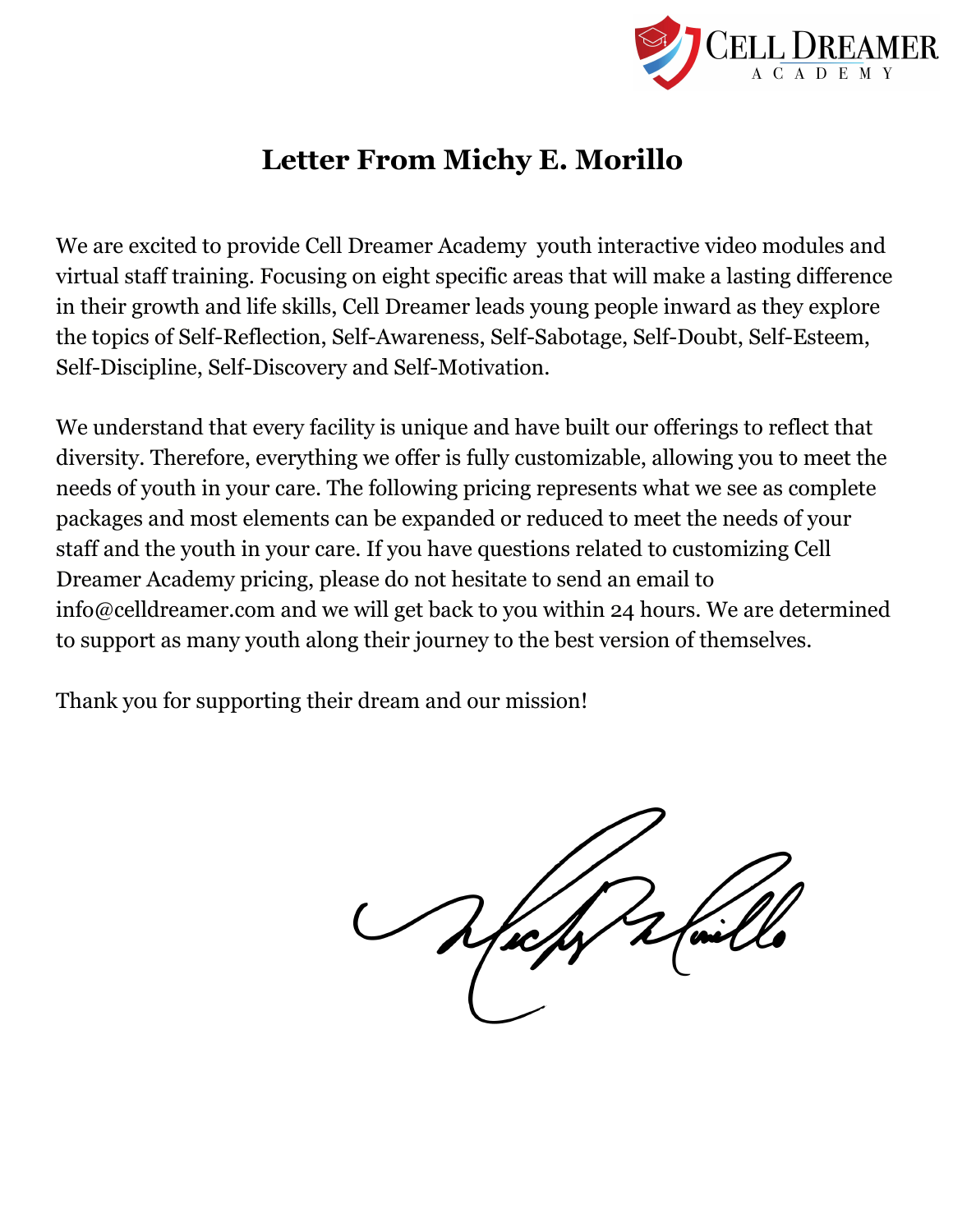

# **Cell Dreamer Academy Youth Modules (CDYM)**

These innovative modules bring Coach Michy inside your facility, through pre-recorded videos, to guide the young people you ser*v*e as they gain the tools of transformation through their engagement with Cell Dreamer. Each of these modules directly corresponds to the *Cell Dreamer, Freedom Starts Here* book sections and offers support in gaining the necessary tools to engage in each theme to provide youth with a virtual, yet personally connected experience culminating in the creation of their very own Release Action Plan (RAP).

#### **CDYM Plans**

All CDYM plans include unlimited access to current video modules featuring Coach Michy, as well as updated versions.

#### ★ **Basic Plan: \$5500**

- 1 Password Protected User Account
- 1 Facilitator Guide
- Youth Pre and Post Survey
- 1 Implementation Support Session

#### ★ **Extended Plan: \$7500** *(Most Popular!)*

- 2 Password Protected User Accounts
- 2 Facilitator Guides
- Youth Pre and Post Survey
- 2 Implementation Support Sessions
- 1 Zoom Kickoff with Coach Michy

## ★ **VIP Plan: \$9500**

- 3 Password Protected User Account
- 3 Facilitator Guides
- Youth Pre and Post Survey
- 3 Implementation Support Sessions
- 1 Zoom Kickoff with Coach Michy
- 1 Zoom Celebration with Coach Michy



*Thinking about bringing Coach Michy to your school's kickoff, completion celebration or Dreamers Gallery in person? We can and have made that happen! Please contact us for details.*